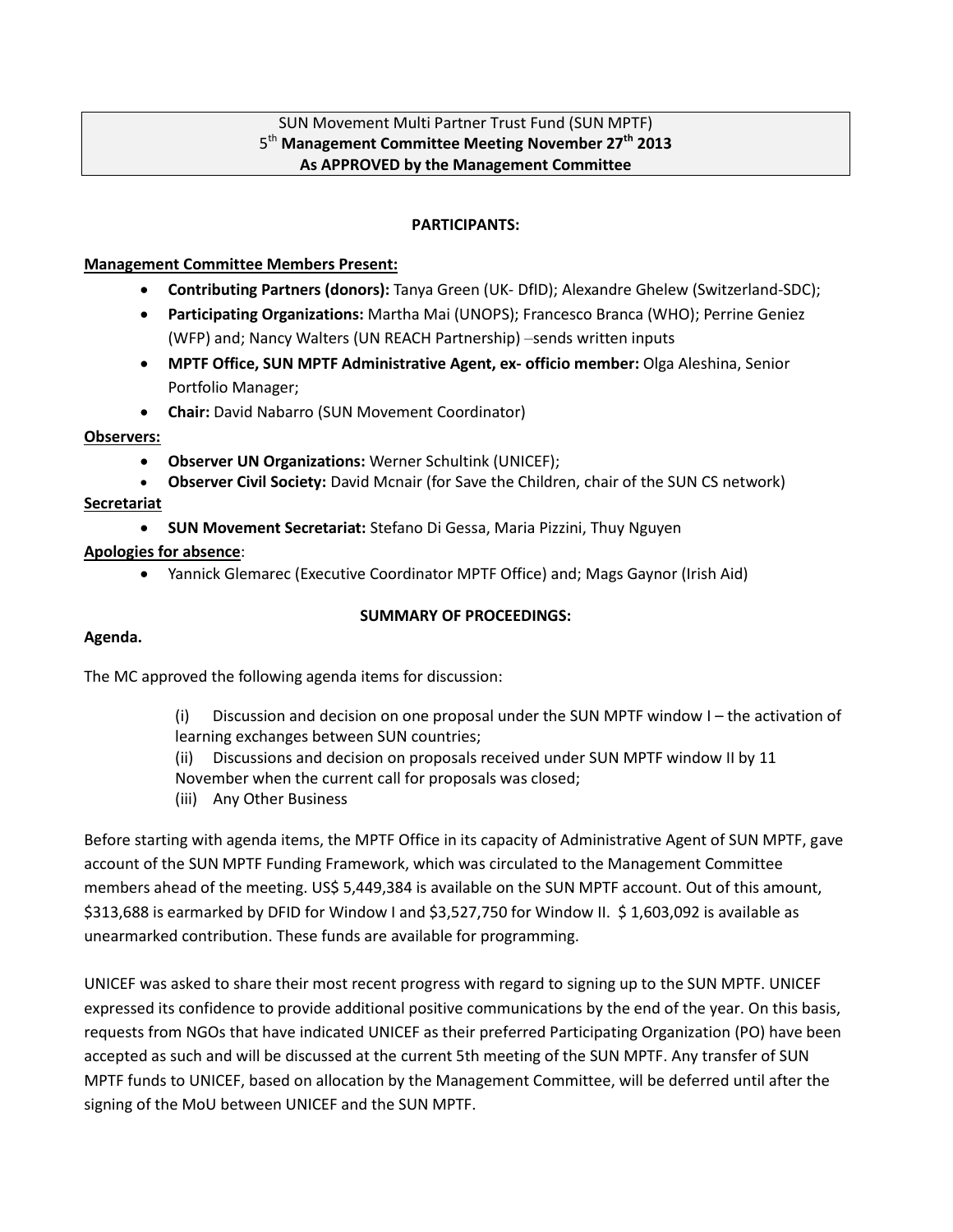# **ITEM 1: Discussion and decision on proposal under the SUN MPTF window I – the activation of learning exchanges between SUN countries**

The Management Committee (MC) welcomed the progress since its last meeting in May 2013 both with regard to the call for proposals under SUN MPTF window II and for progress made to activate SUN MPTF window I. During the 4<sup>th</sup> meeting of the MC in May 2013 a decision was taken to request the SUN Movement Secretariat to develop a concept for a learning exchange among SUN countries and means for its implementation for consideration for funding by the MC.

The Chair outlined the work done since then by the SUN Movement Secretariat: with the help of an independent experienced consultant, a process was launched to: (a) design a survey to (i) request SUN Focal Points (FP) and the national platforms that they convene to rank their knowledge and learning needs; (ii) solicit SUN Focal Points good practices they were willing to share against the same areas prioritized as in need of support; (b) finalize the design of a mechanism to work as a match-maker between the (i) and (ii) by sharing of experiences among SUN countries through combination of learning tools (web-based communities of practice, exchange visits and knowledge fairs). More than 60 participants were involved from national multi-stakeholder platforms of 28 SUN countries (in 23 cases under the lead of the SUN Focal Point). The result of this work fed into a proposal from PROCASUR CORPORATION.

The MC welcomed the proposal that aims to activate a pilot learning exchange between 12 SUN countries. Peru and Senegal will serve as host countries to 10 visiting countries (to be confirmed based on an indicative list set out in the proposal). The main thrust of the learning exercise will revolve around concrete experiences of nutrition-sensitive, multi-sectoral approaches to nutrition to link different policies around a common framework of results at national and decentralized level.

The MC welcomed the proposal as a potential key asset for the Movement in enabling peer-to-peer exchanges on the basis of practical knowledge gaps identified by the Focal Points. The MC requested that the proposal takes into account possible linkages with ongoing initiatives, such as the Brazilian experience of the Center of Excellence Against Hunger ([http://www.wfp.org/sites/default/files/pdf/COAH-brochure.pdf\)](http://www.wfp.org/sites/default/files/pdf/COAH-brochure.pdf).

# **ITEM 2: Discussions and decision on proposals received under SUN MPTF window II by 11 November 2013**

The MC first discussed the possibility of a new call for proposals under the SUN MPTF window II (in support of civil society organization alliances) on September 18 prior to the SUN Global Gathering (SUN-GG 23-24 September 2013) with the aim of presenting the call during the SUN Global Gathering. The call was approved –electronically- on the week commencing 05 October. The call for proposals was open from 11 October to 11 November 2013. The call had massive outreach with around 6,000 hits on the website and more than 200 requests reaching the SUN Movement Secretariat for a total of 83 proposals eventually submitted.

The Secretariat assessed all incoming proposals on the basis of several criteria. Primarily, proposals were eliminated if:

a) Proposals originated from non-SUN Countries and/or from SUN countries that have previously received funding from the MPTF

b) Proposals originated from an individual organization (rather than a collaborative effort)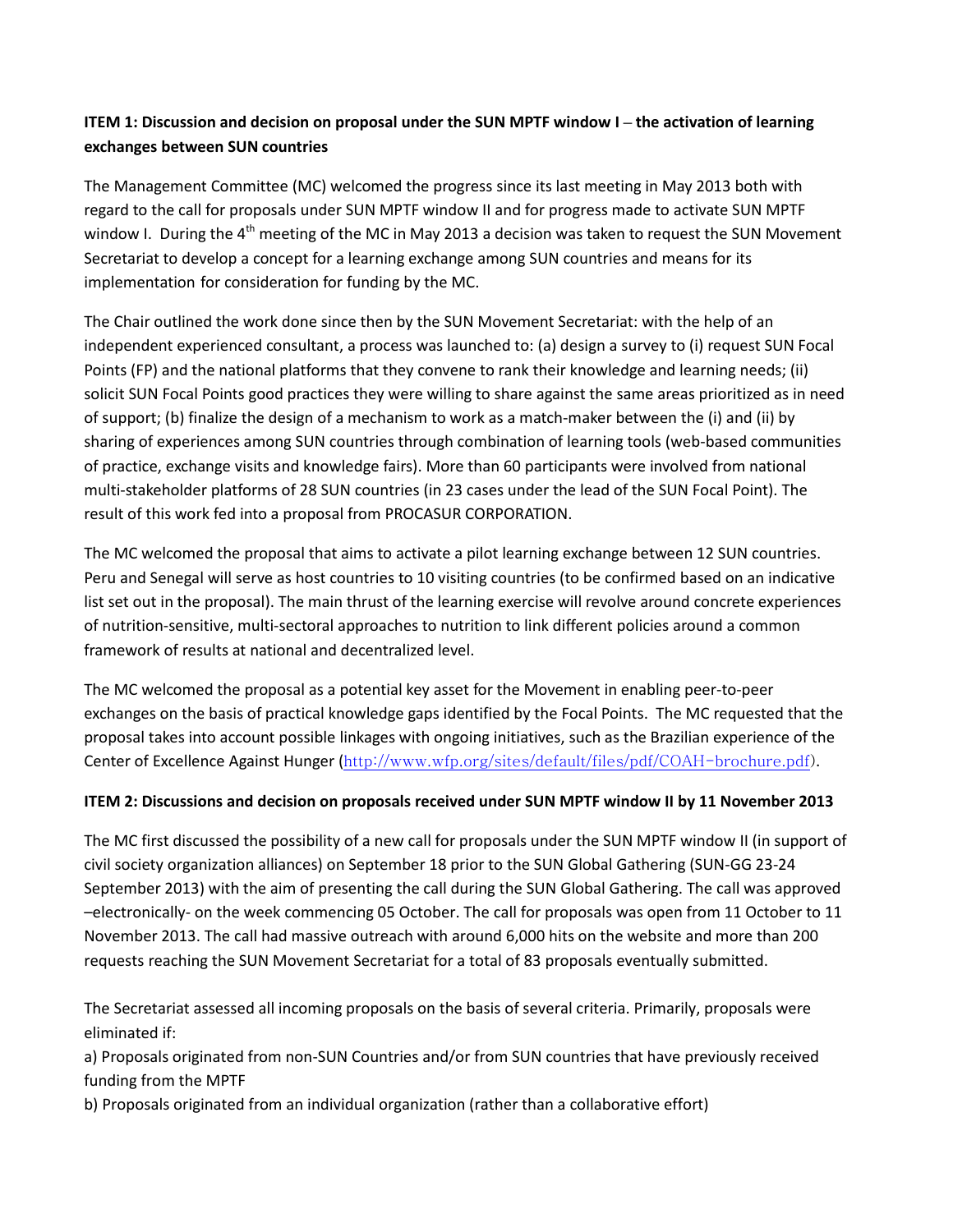c) Proposals did not meet full information requirements as set forth in the application guidelines and/or lacked clear indication of involvement of in-country UN system actors and/or the SUN government focal point.

After this initial screening, the review process from the SUN Movement Secretariat considered the following:

(a) Compliance with criteria as approved by the Management Committee in July 2012 and further amended for the present call where capping was lowered at US\$ 300,000 (and not US\$ 400,000 as in previous call), including soundness of proposals, presence of clear logframes and timelines, level of indirect costs within agreed 7%, etc..

(b) Level of consultation with other CSOs in the country

(c) Level of consultation with and feedback from SUN government focal point (operated through bilateral exchanges with Focal Points after November 11)

(d) Level of coherence of the proposal with regard to (a) SUN MPTF logframe approved last October 2012 by the Committee and (b) in-country nutrition-relevant processes as spelt out in the compendium of SUN countries fiches 2013

(e) Analysis of budget and the workplan.

The MC commended the use of multiple checks on proposals and the use of above criteria. In doing so, the MC decided to set aside the CSO proposals from the following countries**: Indonesia, Benin and Burkina Faso**. The following proposals were discussed in relationship to possible corrective measures to be communicated to CSOs so as to make them eligible for consideration by the Committee in its next meeting: **Ivory Coast**, **Nigeria and Senegal**. The Chair will communicate with in-country CSOs and POs with recommendations for enhancement of their proposals according to criteria above. This means additional work on budget refinement for Nigeria with better linkages of the outcomes to the activities and budget; more evidence of involvement of wider set of in-country actors, including UNPO, and better linkages between outcomes and budgets for Senegal and; additional work to link to the proposal to the nascent SUN infrastructure (and national launch of the SUN Movement) for Ivory Coast.

The MC also decided insufficient information was available to them to consider during the 5th meeting proposals from **Burundi and Rwanda** as they submitted late and no assessment was possible. These two proposals might be re-considered during the  $6<sup>th</sup>$  meeting of the SUN MPTF MC.

The MC focuses on discussing main strengths and weaknesses of the following 12 proposals:

1**. El Salvador:** Movilizacion de la sociedad civil para la erradicacion de la malnutricion con un abordaje integral, intersectorial y de genero

- 2**. Guinea**: Appui à la mobilisation de la société civile pour le renforcement de la nutrition en Guinée
- 3. **Kenya**: Mobilizing Civil Society in Kenya to champion Scaling up Nutrition

4. **Kyrgyz Republic**: Creating of enabling environment/structural support to improve nutrition for the sake of justice and future generations in the Kyrgyz Republic

5. **Lao DPR**: SUN CSA in Lao PDR

6. **Madagascar**: HINA - Plateforme de la Société Civile SUN